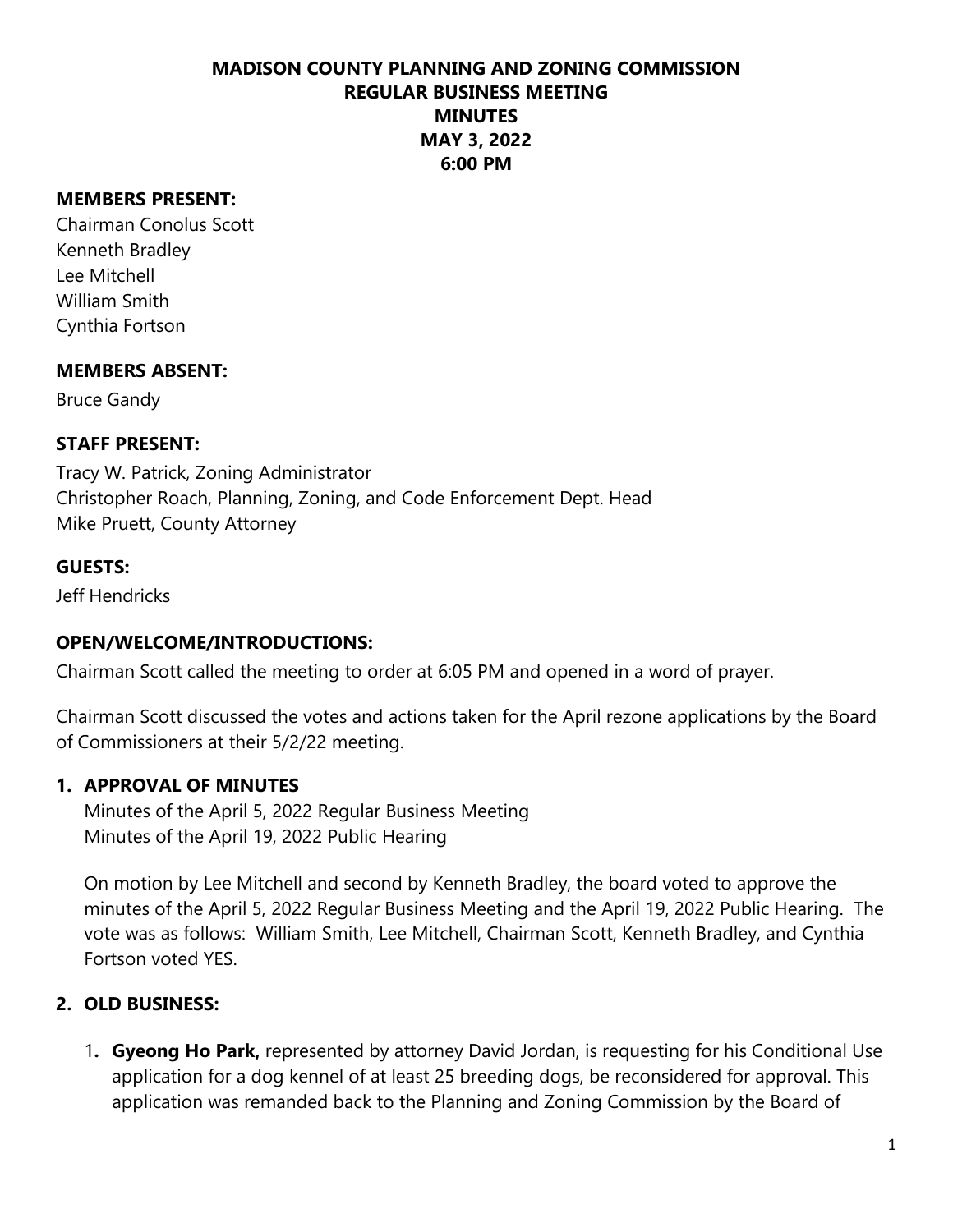# **MADISON COUNTY PLANNING AND ZONING COMMISSION REGULAR BUSINESS MEETING MINUTES MAY 3, 2022 6:00 PM**

Commissioners on 1/3/22, requesting clear guidelines and regulations for this dog kennel and the Conditional Use application being requested. Mr. Park was also advised to provide a more precise site plan. The property is located at 861 Hannah Creek Church Road on map 0075 parcel 005 in **District 4.**

There was discussion.

Department Head Christopher Roach, stated that after reviewing Mr. Park's updated site plan and waste management procedures that were recently submitted, the kennel is now in compliance with all state guidelines.

- 2. **Temporary Sawmill** (Tabled per Staff) There was no discussion.
- 3. **Grandfather Status Definition** (Tabled per Staff) There was no discussion.

## **3. NEW BUSINESS**

## **Discussion of Public Hearings for May 2022:**

- 1. **Harold & Johnette Appleby** are requesting to rezone their 5.75 acre property from RR to A2 to combine with 5 acres from adjoining A2 property (0015/045A) to serve as a privacy buffer for a total of 10.75 acres. The property is located at 145 Stoy Smith Road on map 0015 parcel 047 in **District 1.**
- 2. **Jerry & Amy McEachin** are requesting a conditional use permit for their 38.92 acre A2 property to allow them to build and operate an event hall for weddings, birthday parties, and other family-oriented events. The property is located at 0 Hwy 29 S on map 0054 parcel 033 in **District 2.** (The property address has not yet been assigned because it is vacant property.)
- 3. **Herschel & Mary Beth Dalton** are requesting to rezone two of their properties (0065/103, 0.5 acres) & (0065/108, 1.43 acres) from RR to A2 to combine with adjoining A2 properties (0065/104, 1.41acres) & (0065/106, 3.71 acres) for a total of four parcels being combined into one tract with a total acreage of approximately 7.05 acres to sell. The properties are located near 2570 Hwy 191 in **District 4.**
- 4. **Steve Kimbrell** is requesting a variance for his 17 acre A1 property to allow him to update his pre-existing farm. The variance is for the inability to meet his minimum setbacks for a